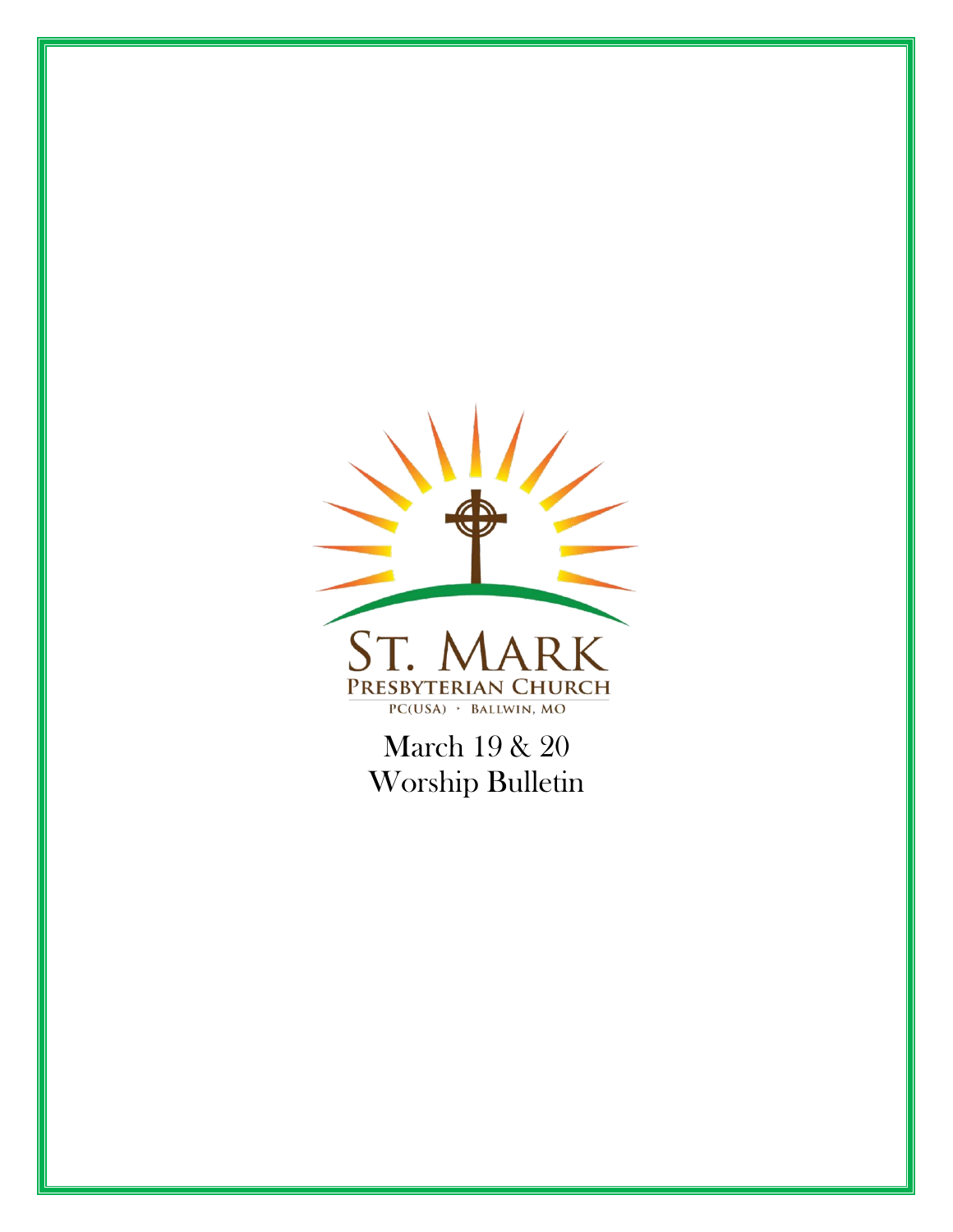#### ORDER OF WORSHIP

CENTERING PRAYER **CENTERING PRAYER J. Birch, faithandworship.com** God of light and God of night, creator of seed and mountain, raindrop and fountain, we bring our offering of praise. God of right and God of might, lover of child and childless, rich and homeless, we bring our offering of praise. Amen.

PRELUDE (Sunday Worship) *Introduction, Pastorale and Trumpet Tune* on "Angel's Story" Freudenburg (2002)

WELCOME and ANNOUNCEMENTS

#### **CALL TO WORSHIP**

Everyone who thirsts:

**Come to the waters, seek the Lord, repent and return so that you may live.** All who are hungry for righteousness:

**Come to the waters, seek the Lord, repent and return so that you may live.** All who need the help of God:

**Come to the waters, seek the Lord, repent and return so that you may live.**

**† HYMN "Guide Me, O Thou Great Jehovah" Hymnal #65**

#### **PRAYER OF CONFESSION**

**Holy God, we confess we have grown complacent in our response to you. You set before us a rich feast of blessing, but we are drawn to lesser things that can never satisfy. You call us to attend to urgent needs in the world, but we indulge our own desires. Our ways are not your ways; our thoughts do not ascend to your thoughts. Forgive us when we fall short of your claim upon our lives. Disturb our complacency and quicken our desire for a more fruitful life. Be patient, we pray, as we amend who we are, in the hope of becoming who you intend us to be. We ask this in the name of our Savior, your Son, Jesus Christ.** (Silent Confession)

ASSURANCE OF GRACE

#### **† SHARING THE PEACE OF CHRIST**

The peace of Christ be with you. **And also with you.**

#### **†GLORIA PATRI Hymnal #581**

TIME WITH CHILDREN (Sunday Worship) (Children  $5<sup>th</sup>$  grade and younger may leave to attend Sunday School)

SCRIPTURE Luke 13:1-9

SERMON **EXAMPLE SERMON** "Taking Up Space" Rev. Dr. Dave Burgess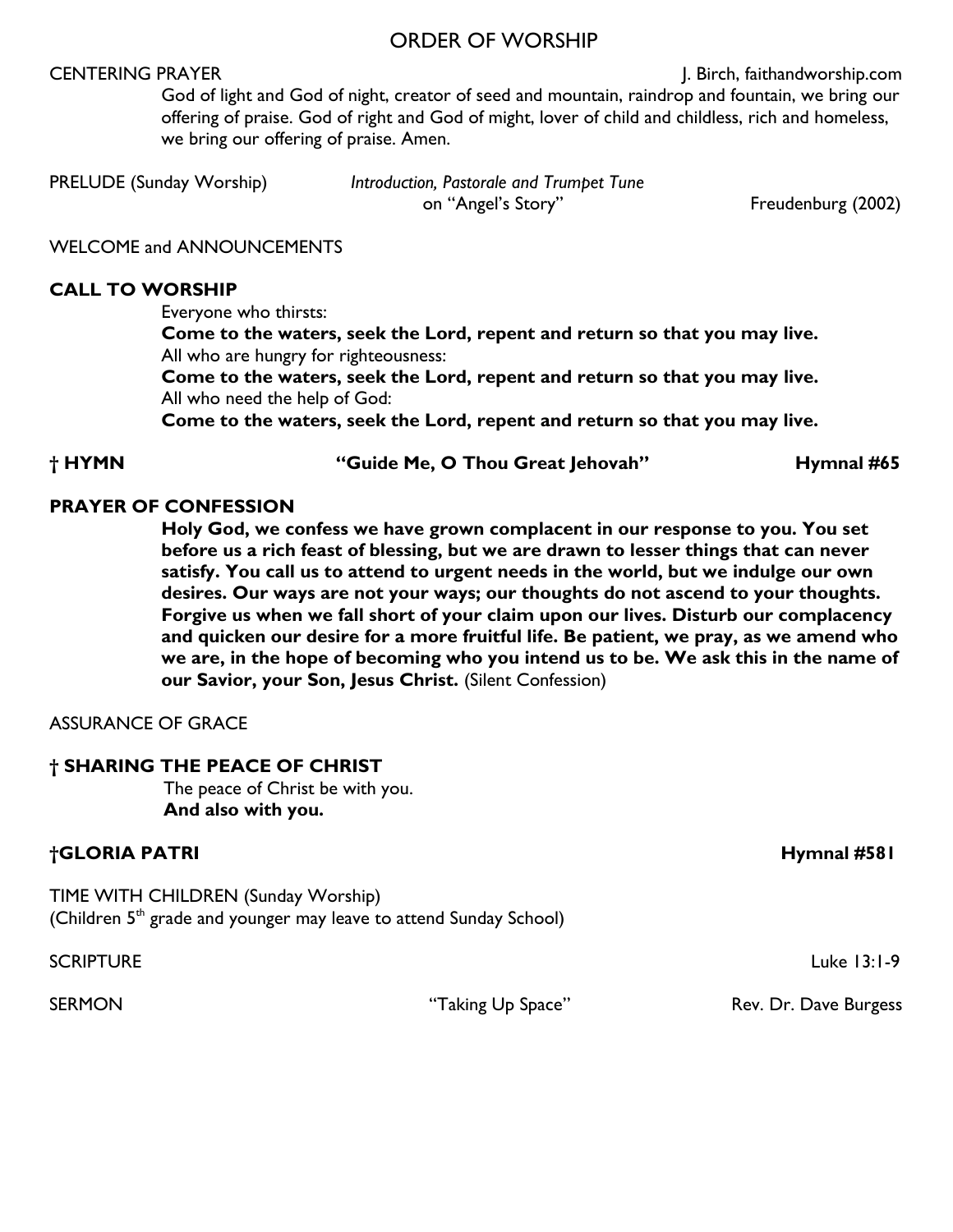#### **† AFFIRMATION OF FAITH The Apostles Creed**

**I believe in God, the Father almighty, Maker of heaven and earth, and in Jesus Christ his only Son, our Lord; who was conceived by the Holy Ghost, born of the Virgin Mary, suffered under Pontius Pilate, was crucified, dead, and buried; he descended into hell; the third day he rose again from the dead; he ascended into heaven, and sitteth on the right hand of God the Father Almighty; from thence he shall come to judge the quick and the dead. I believe in the Holy Ghost; the holy catholic church; the communion of saints; the forgiveness of sins; the resurrection of the body; and the life everlasting. Amen.** 

| <b>OFFERING</b> |  |
|-----------------|--|
|-----------------|--|

*Chancel Choir*

Lenten Prayer **DEFERING Lenten Prayer** Pergolesi/Liebergen

**† THE DOXOLOGY Hymnal #606**

#### **PRAYERS OF THE PEOPLE AND THE LORD'S PRAYER**

**Our Father, who art in heaven, hallowed be thy name, thy kingdom come, thy will be done, on earth as it is in heaven. Give us this day our daily bread; and forgive us our debts, as we forgive our debtors; and lead us not into temptation, but deliver us from evil. For thine is the kingdom, and the power, and the glory, forever. Amen.** 

| † HYMN                | "Softly and Tenderly Jesus is Calling" | Hymnal $#418$ |
|-----------------------|----------------------------------------|---------------|
| + CHARGE AND RIFSSING |                                        |               |

POSTLUDE (Sunday Worship) **Ricercare per Organo Arresti (1650-1719**)

*† You are invited to stand, as you are able* 

#### **UPCOMING EVENTS**

- **March 23** PW Book Club, 9:30 am
- **March 27** Youth Hangout, TBD
- **March 30** Reclaiming Sabbath, 6-7 pm
- **April 2** Troop 631 Lawn Mower Tune Up, 9 am–3 pm
- **April 9** Children's Musical, 5 pm
- **April 9** Bunco, 6-9 pm
- **April 10** Jerusalem Festival,11 am-12 pm

**† BENEDICTION "Shalom, chaverim"**  (Sunday Worship) *See last page of bulletin*

† CHARGE AND BLESSING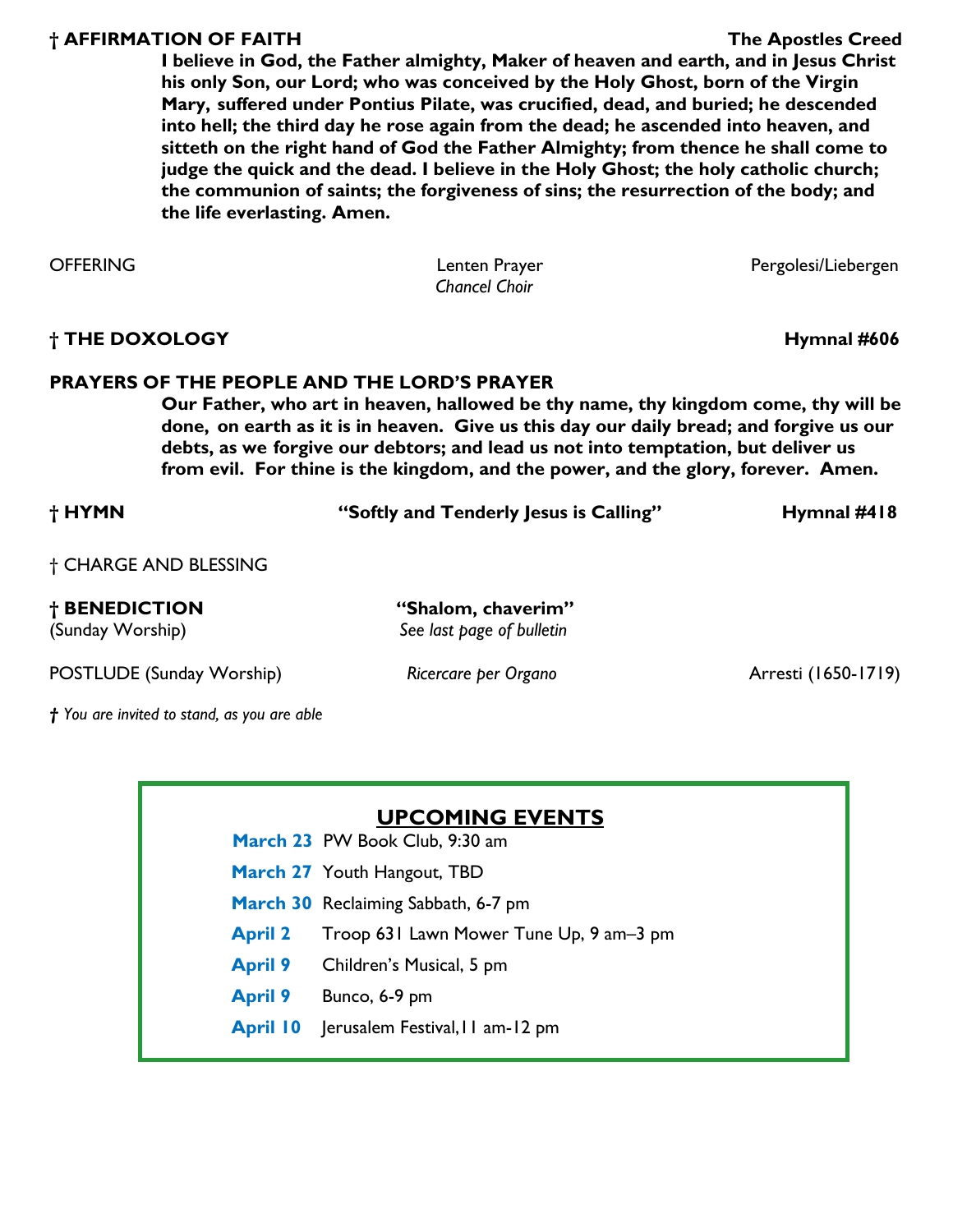## **WELCOME TO ST MARK PRESBYTERIAN CHURCH!**

We are pleased to have you join us this morning. Your presence enriches both us and this experience of worship together. It is our prayer this will be a time of challenge and encouragement. Wherever you may be on your faith journey, there is a place for you to participate in our life together here at St. Mark.

**To Our Guests.** We hope you enjoy your visit today. Whether this is your first visit, or you have been coming to St. Mark and are considering joining the church and you would like to know more about St. Mark, we would be happy to talk with you. For more information, please contact the church office, 636-394-2233.

**Please wear your NAMETAG at church.** Don't have one? Stop by the church office where you will find a form to fill out in the "Name Badge" mailbox.

**Listening devices** are also available and may be picked up from the sound technician in the booth at the back of the sanctuary.

**January/February/March** *These Days* devotional booklets are in the lobby at the Mark entrance.

**Please be aware** that, as St. Mark works to increase safety and security, all doors to the building are locked Sunday morning once worship has begun. Those who arrive late should approach the Mark door and will be admitted by a member of the Security Team.

**Flowers for the Sanctuary** are donated by Judy Richardson "In loving memory of my mother, Arlene Hanks (3/13/1928)."



St. Mark will continue our tradition of using lilies to beautify our sanctuary on Easter Sunday. We encourage you to order one or more lilies to brighten your home or to be delivered to a homebound member as a tangible reminder of their spiritual connection to St Mark. Order forms can be found by the flower chart on the easel in the Narthex. The cost is \$8.50 per plant. A portion of this year's Easter lily cost will go to our mission partners. If you have any questions, contact Kay Merz.

# **WAYS TO GIVE**

If you would like to make a monetary donation to St. Mark, we have several convenient and easy ways to do this:

**In-person:** An offering plate is available in the Narthex after the worship service.

**Mail**: Please make check out to

St. Mark Presbyterian Church and send to:

St. Mark Presbyterian Church 601 Claymont Drive Ballwin, MO 63011

**Online**: To donate, use the **QR Code** here to be



directed to our giving page on discoverstmark.org, **OR** go to:

www.discoverstmark.org/ giving/make-an-on-linedonation-to-st-mark/

## **ONE GREAT HOUR OF SHARING**

This Special Offering occurs during Lent—it started at St. Mark with the Ash Wednesday service on March 2. It provides funds for Presbyterian Hunger Program (36%), Presbyterian Disaster Assistance (32%), and the Self Development of People (32%). These funds are used in over 100 countries worldwide. Use the designated envelope in your packet, or you can simply indicate OGHS on your check.

What if these were the days when Jesus was living with us? What if this were the moment God chose to connect?

Where would we find Jesus? Here, in our congregation? Look around. Or in our neighborhoods?

What if this is the time? What if this is the place?

Our faith proclaims that God connects in evert place and in each person bearing God's image. Our faith proclaims that God is among us, and that Jesus can be found among those most precious to God, those neighbors experiencing hunger, oppression or lack, even now, even among us.

One Great Hour of Sharing connects us with people coming together to respond to the needs in their neighborhoods and worldwide. It is the largest way Presbyterians connect with one another and unite with congregations in every corner of the Church and with partners all over the world.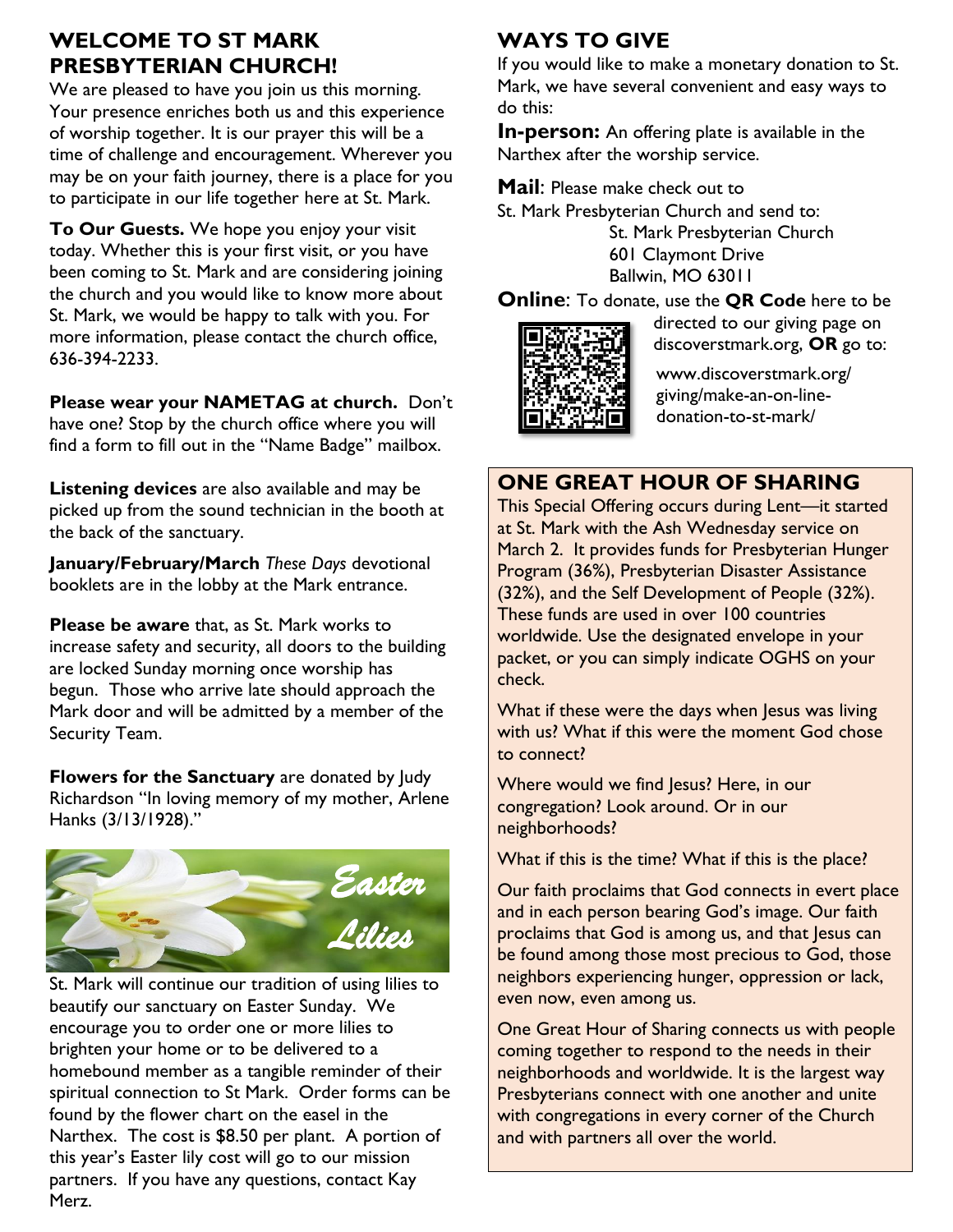

Do you feel like there are never enough hours in the day? Are you threadbare and running on empty? Do you long for rest, recovery, and renewal? Pastor Dave is leading a two-week class on **RECLAIMING SABBATH** in our lives. God created human beings not only to work but also to rest. When we allow ourselves to take a break, we discover holy ground all around us. We will also discuss Pastor Dave's three-month sabbatical plans for the summer of 2023 and ways for the church to thrive during this time. The first meeting is **Wednesday, March 30 from 6:00-7:00 PM**, and everyone is invited. Please contact Pastor Dave with any questions.

#### **WHAT'S HAPPENING WITH YOUTH**



Youth will not meet on Wednesday, March 23, as this is Spring Break for our Youth.



Due to Spring Break, this event may be postponed. Stay tuned for updates!

# **CHILDREN'S LENTEN WATER CHALLEGE**

St. Mark children are challenging the congregation to



support the Lenten Water Challenge. There is a "well" in the Narthex for the children of the congregation to donate their coins which will be added to donations made by the church members.



## **APRIL 10, 11 am - 12 pm**

Come and experience a  $I<sup>st</sup>$  century Jerusalem marketplace! Visit a Jewish temple, shop in the local market, visit the petting zoo, and more! If you would like to help by donating food items for our festival, please visit the Welcome Center, pick up a food card item and return by the date on the back of the card.



**JULY 18-20 VBS – SAVE THE DATE! It will be a Splash'n Good Time!!**

## **MISSION AT ST. MARK**

#### **ADULT MISSION TRIP JULY 10-16, SPIRIT LAKE, NORTH DAKOTA**

Mission trip activities include light construction and summer day camp support. Contact Joyce Blackwell if you are interested in participating.



#### **WHAT'S HAPPENING WITH CHILDREN'S MINISTRY**

#### **SAVE THE DATE: CHILDREN'S MUSICAL**

Saturday, April 9, during 5pm worship service in the Sanctuary!

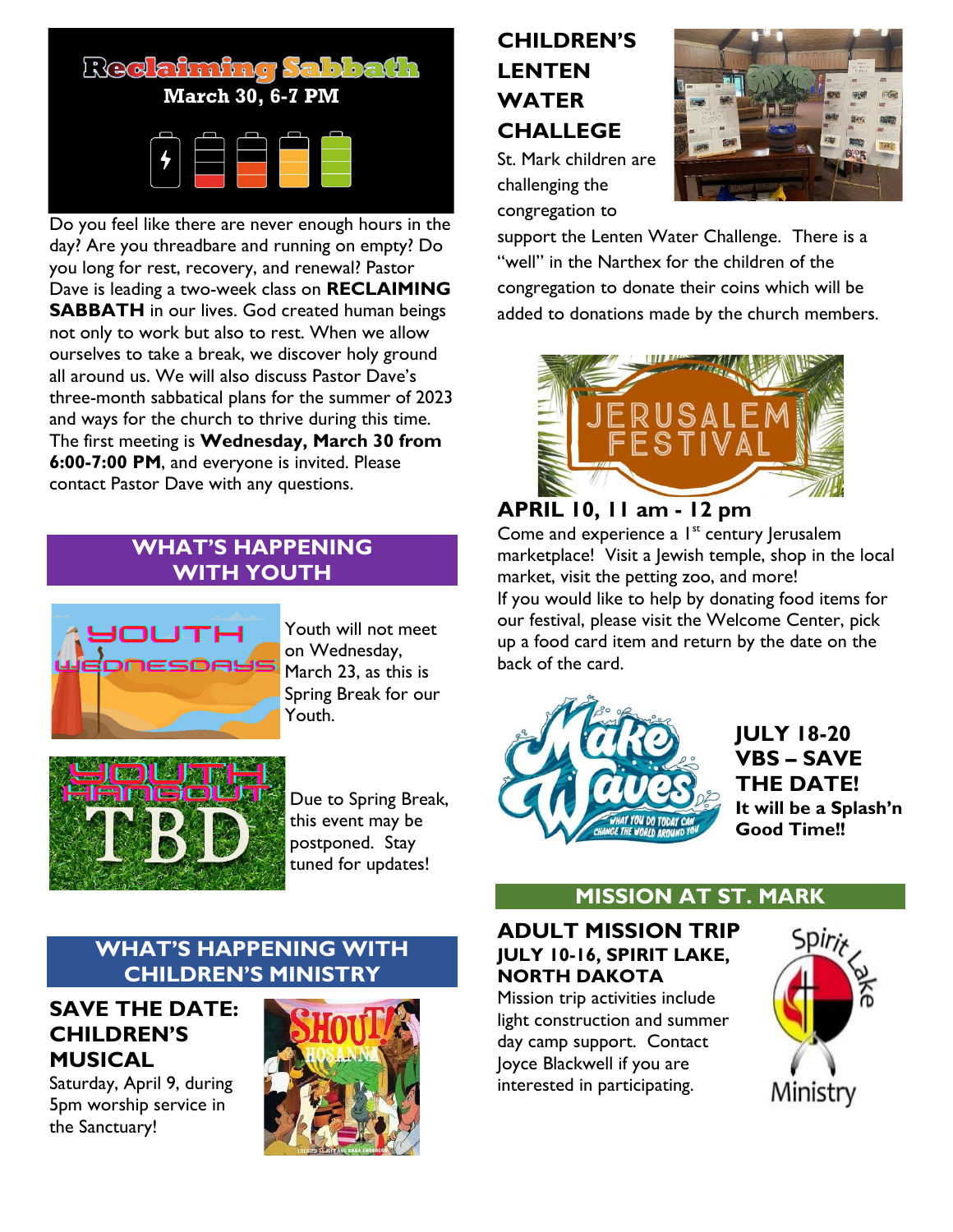## **FOOD PANTRY MOST WANTED**

During March, we are collecting the following items for Circle of Concern and Isaiah 58:



- *Boxed Cereal* 
	- *Peanut Butter*
	- *Jelly / Jam*
	- *Canned Chicken*
- *Canned Sardines*

Please place your donations on the table in the pastors' hallway. You may also write a check indicating the mission partner(s) on the memo line.

## **LENTEN WATER CHALLENGE**



You are encouraged to drink only clean tap water for the 40 days of Lent. Giving up the morning trip to Starbucks or the evening glass of wine might be a tall task for some, but it will help us

**Isaiah 58 Cares** 

comprehend how much money we spend on beverages.

Moreover, we can use the money we save to support Marion Medical Mission in building more wells in Africa. We are blessed to have clean water in our community, and this challenge helps us to understand the needs of those who have less, and support groups who are working to provide living water for all God's children.

## **ST. MARK PRESBYTERIAN WOMEN**



PW Book Club meets March 23 at 9:30AM, virtually and in Room 102. We are reading A Woman of No Importance by Sonia Purnell. Lee Berger is presenting the true story of Virginia Hall, who almost singularly started the French Resistance in France during WWII. The story is true and the movie "A Call to Spy" is available on Showtime which also tells the story

## **CHURCH WORLD SERVICE BLANKET PROJECT**

In 2021, congregational gifts provided over 183,000 CWS Blankets and Kits to families impacted by natural disasters and other crises. PW will be



collecting donations for CWS through March. Please look for the CWS envelopes in the pews. You can support this mission with cash or checks payable to St. Mark with the notation CWS Blankets.



PW is collecting baby items for Newborns in Need during the month of **April.** Donations of new and gently used clothing items (sizes up to 6 months), blankets, wipes, and diapers are especially needed. Donated items may be placed in the Pac n Play in the Narthex in **April.** Monetary donations are also appreciated. Checks may be mailed to Newborns in Need c/o Judy Giovanoni, 461 Bluff Meadow Dr., Ellisville, MO 63021. Please contact Shirley Boeker or Louise Grothe for more information.

## **WANTED: BUNCO PLAYERS!**



- $\checkmark$  Must know how to toss dice.
- ✓ Must know how to add to 21
- $\checkmark$  Must be able to recognize 3 of a kind
- $\checkmark$  Must be willing to have a good time!

Knowing how to have a good laugh is *required*!

We will start rolling at 6 pm and the fun doesn't stop until 9 pm. Plan to join us in the Narthex for a fun evening!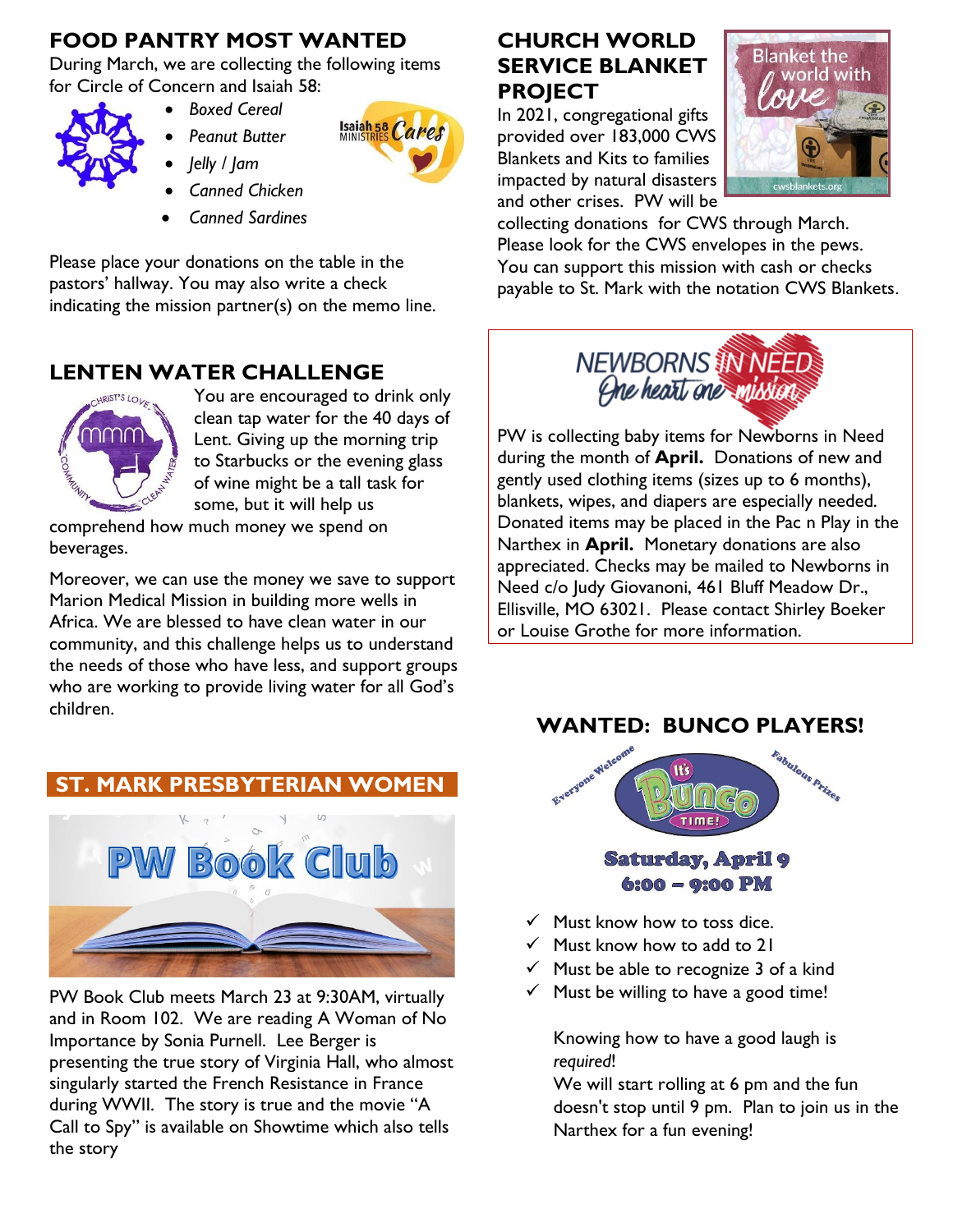

#### **Join Us For Mound Ridge's Annual Spring Fundraiser!**

Saturday, April 9th from 12 pm to 3 pm at Maison Du Lac - 2603 Wild Plum Valley Road, Catawissa, MO 63069. Tickets are \$60 per person, which includes lunch.

All proceeds of this fundraiser will go towards Mound Ridge's mission to provide a "discounted or cost free" camp experience to over 180 underserved children. Go to<https://moundridge.org/> to learn more.

## **CIRCLE OF CONCERN 16TH ANNUAL GOLF TOURNAMENT**

Volunteers are needed for May 23 and are welcome to work a morning, afternoon or all day shift. No golf experience is needed. Training will be available at St. Mark prior to the event. Help is needed on the day of the event with:

- registering golfers
- collecting contest funds
- handing out breakfast sandwiches and hot dogs
- beverage distribution
- hole-in-one monitors
- clubhouse setup
- volunteer relief

Small tents will be set up for sun protection for those working outside, along with plenty of volunteer relief. Contact Bob Stewart for more information.



## **Get ready for spring and let Boy Scout Troop 631 tune up your lawnmower!**

**When:** Saturday, April 2nd from 9AM—3PM **Where:** Parking Lot of Rick's Ace Hardware— Ellisville, (15870 Clayton Road at the Intersection of Clayton and Clarkson)

**Cost:** FREE! (Donations Gladly Accepted) Services Included: Oil change, spark plug service (cleaning, re-gapping; replacement if necessary), air filter service (cleaning, replacement if necessary), blade sharpening, mower deck cleaning. Walk behind mowers only (no riders or zero-turns). Mower must start at the time of check-in. All proceeds to offset the cost of summer camp.